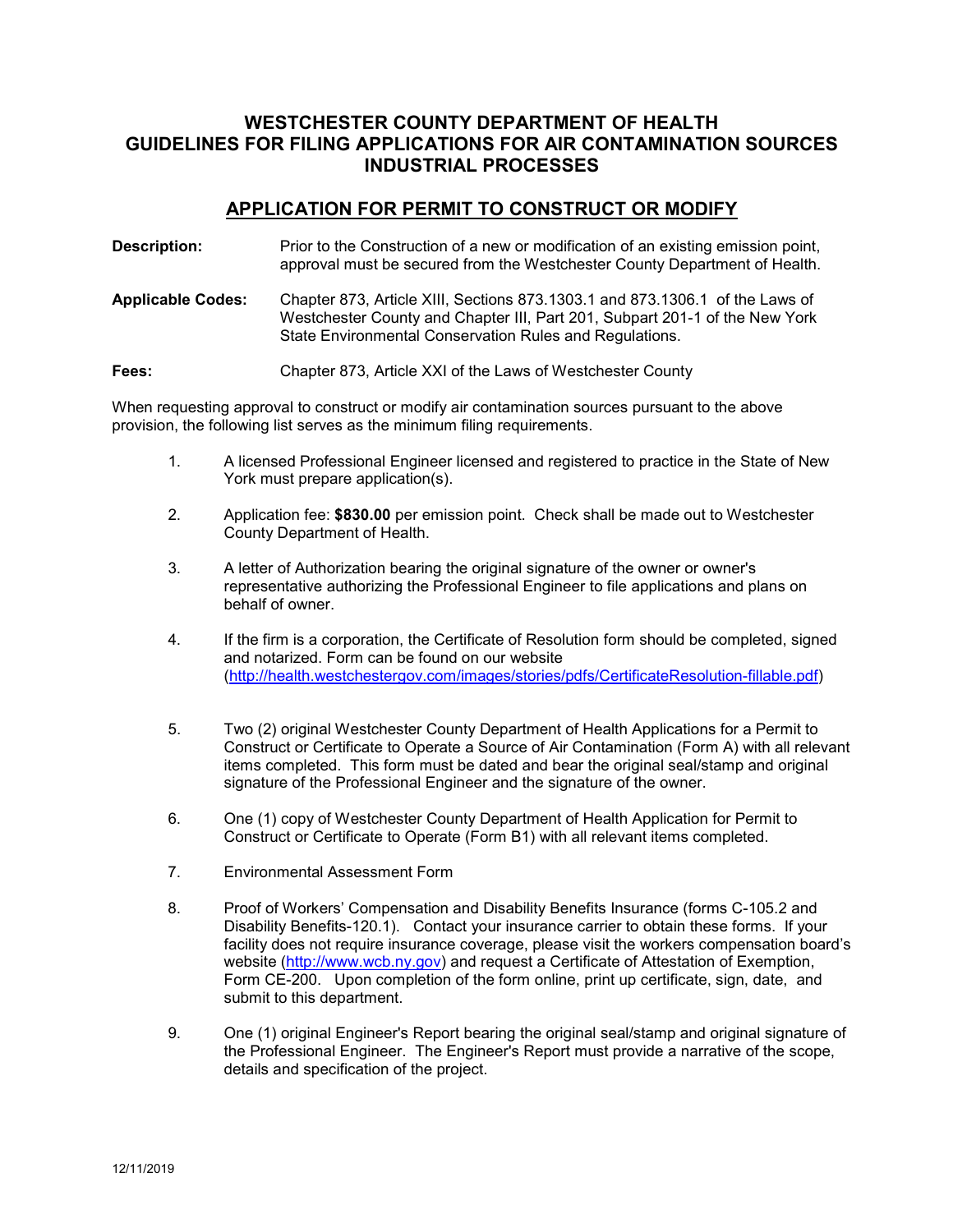## **WESTCHESTER COUNTY DEPARTMENT OF HEALTH GUIDELINES FOR FILING APPLICATIONS FOR AIR CONTAMINATION SOURCES INDUSTRIAL PROCESSES** (Continued)

- 10. Provide calculations on how contaminants emission rates are derived. Contaminant emission rate calculations may be estimated based on worst-case situation, material balance, etc. All assumptions, emission factors, etc. must be stated and supported. All contaminant emissions that could be generated from this process should be included. An abbreviated listing of significant (health-or quantity-based) contaminants will only be accepted with appropriate support documentation. Calculations must be signed and stamped/sealed by the Professional Engineer.
- 11. Support documents, such as Material Safety Data Handling Sheets (MSDS), manufacturers' specifications, test results, emission factors, references, etc. shall be provided.
- 12. Provide the basis for and the determination of control equipment size or selection for example contact time, air to cloth ratio, liquid to gas flow ratio, pressure loss, breakthrough time, etc.
- 13. Provide equipment specification, if applicable, and details of control and monitoring devices.
- 14. Plans: Minimum of two (2) sets are required, additional copies of plans may be submitted at owner's discretion. Plans should include:
	- i. Site plan showing property line, local streets, building dimensions, stacks location (proposed and existing), nearest receptor with distance from stack, north arrow and prevailing wind direction.
	- ii. Plan and elevation views that provide details on the process and equipment relating to this source of air contamination, for example process equipment, air pollution control equipment, ducts, fans, stack or exhaust outlet, etc. An elevation view of process indicating stack height and height of stack above roof must be provided.
	- iii. Equipment details, for example, type, make, model, capacity, flow, diameter, dimensions, etc.
	- iv. Professional Engineer's original seal/stamp and original signature on each drawing matching those on application.
	- v. Plans prepared in accordance with New York State Education Law and bearing alteration warning statement.

All forms can be found on our website <https://health.westchestergov.com/air-quality-forms>

Note: In addition, a permit and/or registration from the New York State Department of Environmental Conservation may also be required. Contact NYSDEC at (914) 803-8174 (Maria Antoniou) or (914) 803- 8139 (Densford Escarpetta).